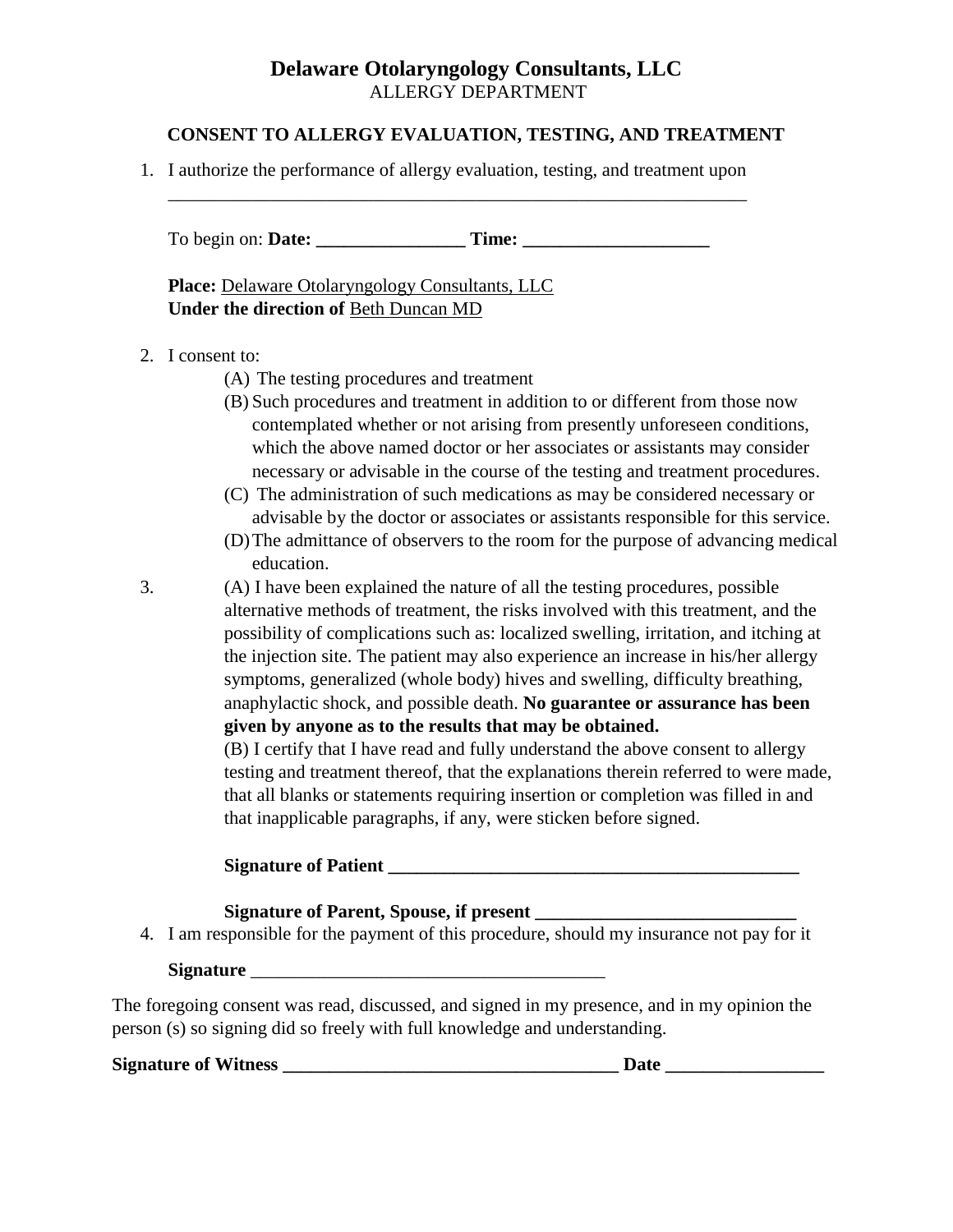|                     | <b>SINO-NASAL OUTCOME TEST (SNOT-20)</b> |
|---------------------|------------------------------------------|
| <b>Patient Name</b> | <b>DOB</b>                               |
| <b>Patient ID</b>   | Date                                     |

Below you will find a list of symptoms and social/emotional consequences of your rhinosinusitis. We would like to know more about these problems and would appreciate you answering the following questions to the best of your ability. There are no right or wrong answers, and only you can provide us with this information. Please rate your problems as they have been over the past two weeks. Thank you for your participation. Do not hesitate to ask for assistance if necessary.

1. Considering how severe the problem is, when you experience it, and how frequently it happens. Please rate each item below on how "bad" it is by circling the number that corresponds with how you feel using the scale:

| Need to blow nose                 |                   |  | 2 | 3 |   | 5 |                                   |
|-----------------------------------|-------------------|--|---|---|---|---|-----------------------------------|
| Sneezing<br>2.                    |                   |  | 2 | 3 | 4 | 5 |                                   |
| 3.<br>Runny nose                  |                   |  | 2 | 3 | 4 | 5 |                                   |
| Cough<br>4.                       |                   |  | 2 | 3 | 4 | 5 | ( )                               |
| Post-nasal discharge<br>5.        |                   |  | 2 | 3 |   | 5 | ( )                               |
| Thick nasal discharge<br>6.       |                   |  | 2 | 3 | 4 | 5 | $\left( \ \right)$                |
| Ear fullness<br>7.                |                   |  | 2 | 3 | 4 | 5 | ( )                               |
| <b>Dizziness</b><br>8.            |                   |  | 2 | 3 | 4 | 5 | $\left( \ \right)$                |
| Ear pain<br>9.                    |                   |  | 2 | 3 | 4 | 5 | $\left( \ \right)$                |
| 10. Facial pain/pressure          |                   |  | 2 | 3 | 4 | 5 | $\scriptstyle\rm\scriptstyle{()}$ |
| 11. Difficulty falling asleep     |                   |  | 2 | 3 | 4 | 5 | $\left( \ \right)$                |
| 12. Wake up at night              | 0                 |  | 2 | 3 | 4 | 5 | ( )                               |
| 13. Lack of a good night's sleep  |                   |  | 2 | 3 | 4 | 5 | $\left( \right)$                  |
| 14. Wake up tired                 | $\mathbf{\Omega}$ |  | 2 | 3 | 4 | 5 | $\left( \ \right)$                |
| 15. Fatigue                       |                   |  | 2 | 3 | 4 | 5 |                                   |
| 16. Reduced Productivity          | $\mathbf{\Omega}$ |  |   | 3 | 4 | 5 | ( )                               |
| 17. Reduced concentration         | 0                 |  |   | 3 | 4 | 5 |                                   |
| 18. Frustrated/Restless/Irritable | 0                 |  | 2 | 3 | 4 | 5 | ( )                               |
| 19. Sad                           | 0                 |  | 2 | 3 |   | 5 |                                   |
| 20. Embarrassed                   |                   |  | 2 | 3 |   | 5 |                                   |
| rе<br>ጮ11∙<br>'nі<br>. 1 . 1      |                   |  |   |   |   |   |                                   |

### **0 = No Problem 1= Mild or Slight Problem 2= Very Mild Problem 3= Moderate Problem 4= Severe Problem 5= Problem as bad as can be**

2. **Please mark the most important items affecting your health by filling in the circles at the end (maximum of 5)**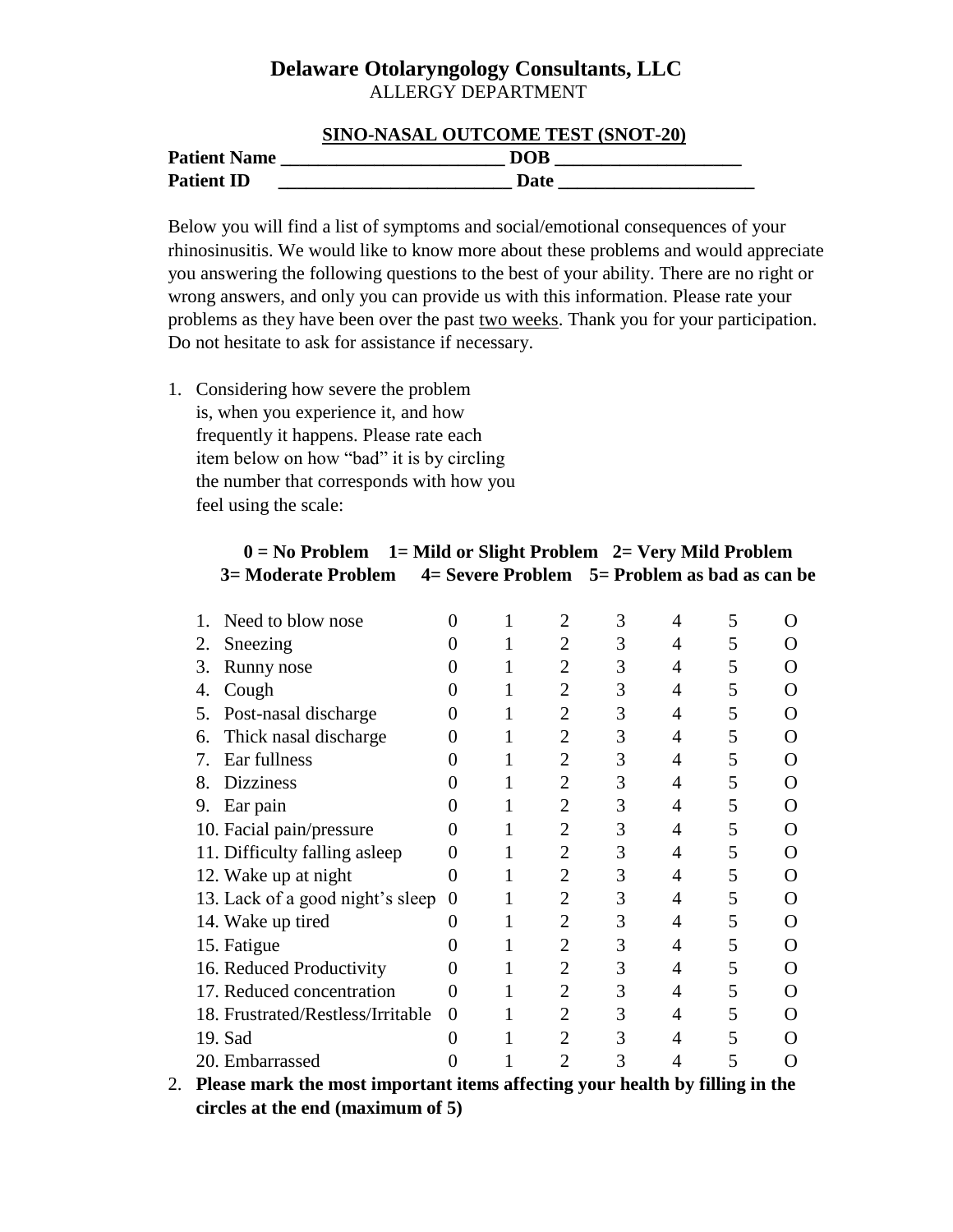# **ALLERGY HISTORY QUESTIONAIRE**

|                                         | <u>REBERG HIDTONT QUEDITORMENT</u>                                                                                                                                                                                                                   |  |  |
|-----------------------------------------|------------------------------------------------------------------------------------------------------------------------------------------------------------------------------------------------------------------------------------------------------|--|--|
|                                         |                                                                                                                                                                                                                                                      |  |  |
| <b>Patient ID</b>                       |                                                                                                                                                                                                                                                      |  |  |
| QUESTIONS.                              | PLEASE CHECK ALL THE APPROPRIATE BLANKS AND ANSWER ALL<br>Do you have a family history of allergies? ____Yes ____No __<br>One side of family or _____ both sides<br>Describe your symptoms (most bothersome to least): _____________________________ |  |  |
|                                         |                                                                                                                                                                                                                                                      |  |  |
|                                         | Are your symptoms? ___ Continuous ____Variable ___ Year around ___ Seasonal                                                                                                                                                                          |  |  |
|                                         | Is there a worse time of day for your symptoms? ________________________________                                                                                                                                                                     |  |  |
|                                         | If your symptoms are seasonal, which months are the worst? __________                                                                                                                                                                                |  |  |
|                                         | Is there a place that you're worse, such as home, school or work? ___ Yes ___ No                                                                                                                                                                     |  |  |
|                                         |                                                                                                                                                                                                                                                      |  |  |
|                                         |                                                                                                                                                                                                                                                      |  |  |
|                                         | Type of employment: ____________________ Describe School _______________________                                                                                                                                                                     |  |  |
|                                         | Describe the buildings you live and work in (new, old, damp, excessively dry,                                                                                                                                                                        |  |  |
|                                         |                                                                                                                                                                                                                                                      |  |  |
|                                         |                                                                                                                                                                                                                                                      |  |  |
|                                         | Do you have pets? ___ Yes ___ No / If yes, what pets do you have? ___                                                                                                                                                                                |  |  |
|                                         | What exposures or changes in your environment do you know or suspect make your                                                                                                                                                                       |  |  |
|                                         |                                                                                                                                                                                                                                                      |  |  |
|                                         |                                                                                                                                                                                                                                                      |  |  |
|                                         | Do you have or have you ever been diagnosed with Asthma? ____ Yes ____ No                                                                                                                                                                            |  |  |
|                                         | Do you have any allergies that you know of or suspect to medications or other                                                                                                                                                                        |  |  |
|                                         |                                                                                                                                                                                                                                                      |  |  |
|                                         |                                                                                                                                                                                                                                                      |  |  |
|                                         | Are you taking any drugs, medications, eye drops, herbs, or vitamins? Please list                                                                                                                                                                    |  |  |
|                                         | Is there a possibility that you are pregnant or are you considering it in the near                                                                                                                                                                   |  |  |
| future? ____ Yes ____ No                |                                                                                                                                                                                                                                                      |  |  |
|                                         | Have you taken allergy shots before? _Yes _No If yes, did they help? _Yes _No                                                                                                                                                                        |  |  |
|                                         | Have you ever had a whole bod, life threatening, allergic reaction? ___Yes ___No                                                                                                                                                                     |  |  |
| If yes, please describe the reactions _ |                                                                                                                                                                                                                                                      |  |  |
|                                         | Do you smoke, have you smoked, or have smoke exposure? ____ Yes ____ No                                                                                                                                                                              |  |  |
|                                         |                                                                                                                                                                                                                                                      |  |  |
|                                         |                                                                                                                                                                                                                                                      |  |  |

**Signature of the patient or Guardian \_\_\_\_\_\_\_\_\_\_\_\_\_\_\_\_\_\_\_\_\_\_\_\_\_\_\_\_\_\_\_\_\_\_\_**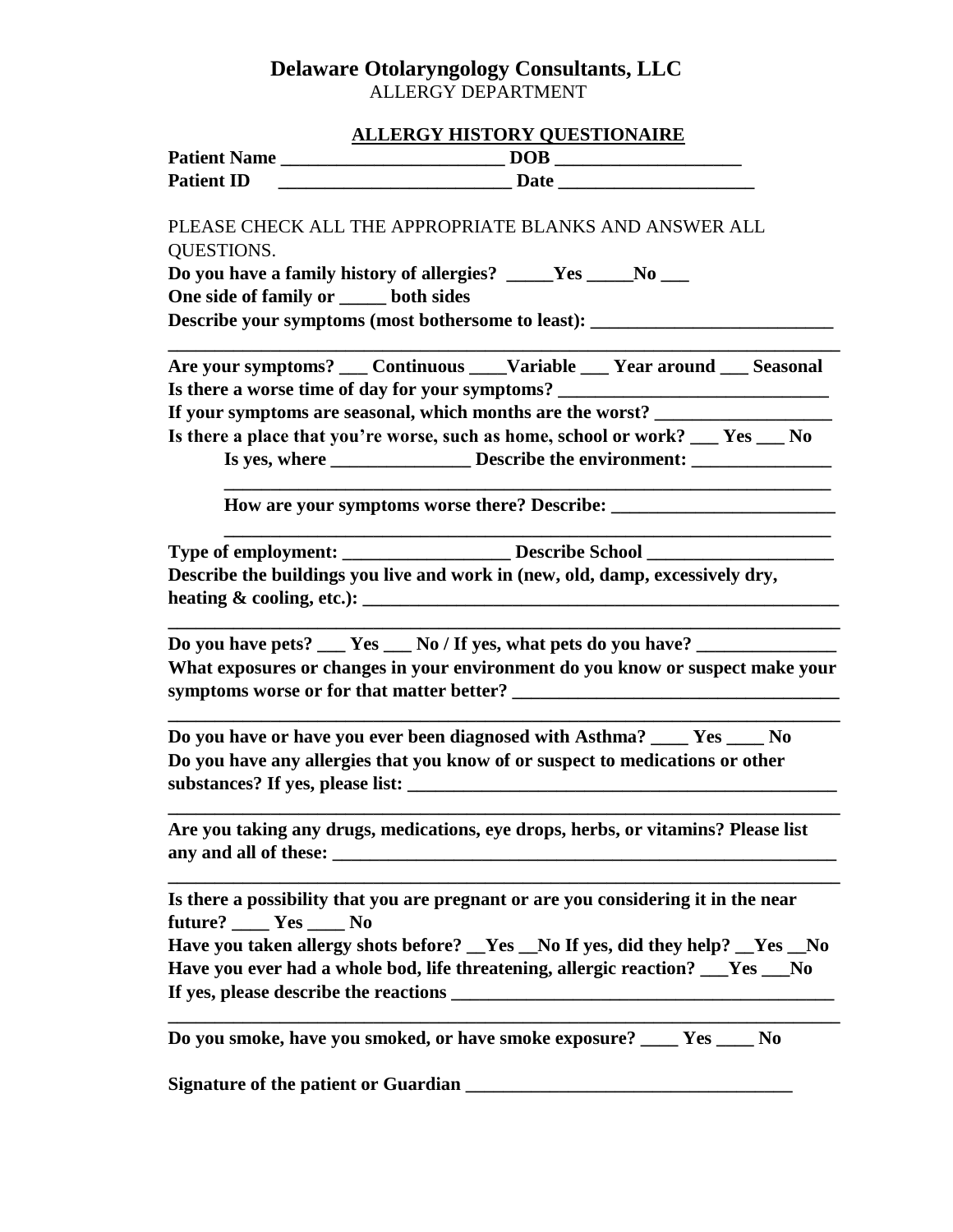# **EMERGENCY MEDICATION KIT**

Your Emergency Medications will be called into your Pharmacy prior to testing.

- A. Epi Pen Severe systemic reaction
- B. Medrol Dose Pack Mild reaction

Bring your Medications to Allergy Testing for instructions.

I fully understand these Medications will be used only in the event of an emergency as described by the allergy nurse or physician.

Patient Name (Print): \_\_\_\_\_\_\_\_\_\_\_\_\_\_\_\_\_\_\_\_\_\_\_\_\_\_\_\_\_\_\_\_\_\_\_\_\_\_\_\_\_\_\_\_\_\_

Patient DOB: \_\_\_\_\_\_\_\_\_\_\_\_\_\_\_\_\_\_\_\_\_\_\_

Signature of Patient or Guardian: \_\_\_\_\_\_\_\_\_\_\_\_\_\_\_\_\_\_\_\_\_\_\_\_\_\_\_\_\_\_\_\_\_\_\_ Date: \_\_\_\_\_\_\_\_\_\_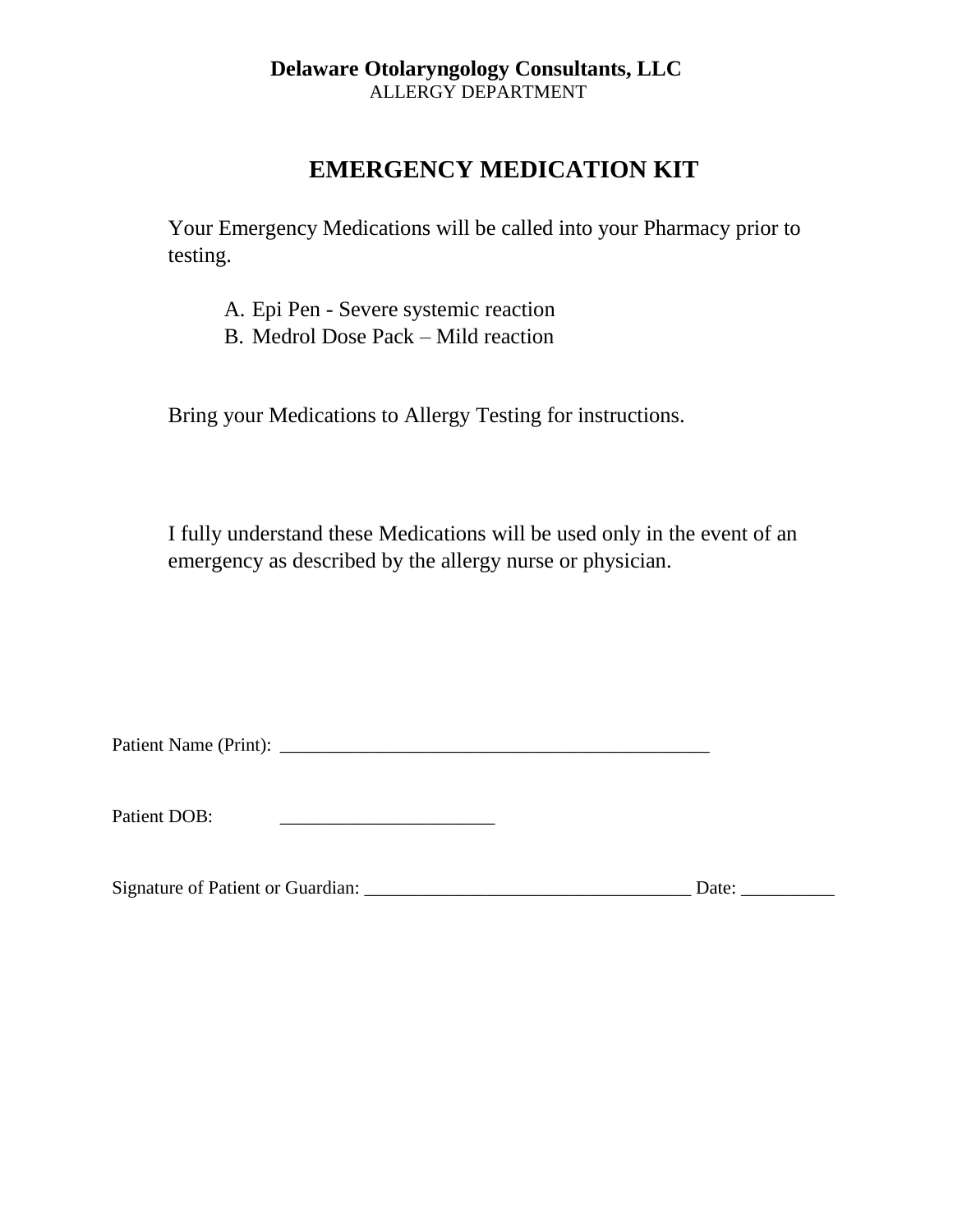### **Allergy Department/Immunotherapy Policies, Procedures & Financial Responsibility**

In our office, we offer two different options for treatment of your allergies. One treatment option is Allergy Shots, which is usually covered by insurance companies. However, depending on your insurance coverage, you may be subject to a copay, coinsurance or deductible for your shots. Allergy Shots are given in our office weekly by the RN or Medical Assistant.

The second treatment option is with Sublingual Drops, which is not covered by insurance. This therapy consists of drops that are taken orally. These drops consist of allergy extracts, selected based on your allergy testing results, that are mixed in bottles. You would come to our office for an appointment each month to receive a new bottle. You will be taking the first dose of each new bottle in our office, than continuing the drops at home as directed. The monthly cost of Sublingual Drops is  $$100.00$  (1 Bottle = 1 Month). The beginning phase of the Sublingual Therapy last for four months. Therefore, four bottles must be mixed to begin your therapy. **ALL BOTTLES OF SUBLINGUAL DROPS MUST BE PAID FOR BEFORE THEY CAN BE MIXED.** Prior to starting treatment, you will be billed for the cost of four bottles, which is \$400.00. You may pay monthly, or you may pay upfront for all four bottles for \$360.00 (10% savings). **I understand that if I decide not to initiate or continue treatment after the bottles have been made, I am still responsible for the cost of the bottles made in advance.**

Anytime you come to our office for your Allergy Treatment, please bring your Epi Pen with you. We also follow the guidelines of the American Academy of Allergy, Asthma and Immunology, which states that you shall remain in the office for 20 minutes after receiving your immunotherapy. This is so we may observe for any reactions, and if there is any reaction, we can treat it immediately. **If you cannot wait the 20 minutes, or if you leave the office prior to the 20 minute time frame and are not examined by a medical professional before leaving, you are then leaving against medical advice (AMA).**

Please sign and date below stating that you have read and understand the policies and procedures of the Allergy Department, as well as my financial responsibility for any costs not covered by my insurance.

| <b>Patient Name:</b> | $\cap$ R.<br>M |
|----------------------|----------------|
|----------------------|----------------|

\_\_\_\_\_\_\_\_\_\_\_\_\_\_\_\_\_\_\_\_\_\_\_\_\_\_\_\_\_\_\_\_\_\_\_\_\_\_\_\_\_\_\_\_\_\_\_\_\_\_\_\_\_\_\_\_\_\_\_\_\_\_\_\_\_\_\_\_\_

\_\_\_\_\_\_\_\_\_\_\_\_\_\_\_\_\_\_\_\_\_\_\_\_\_\_\_\_\_\_\_\_\_\_\_\_\_\_\_\_\_\_\_\_\_\_\_\_\_\_\_\_\_\_\_\_\_\_\_\_\_\_\_\_\_\_\_\_\_

Patient's / Guarantor's Signature Date

Witness' Signature Date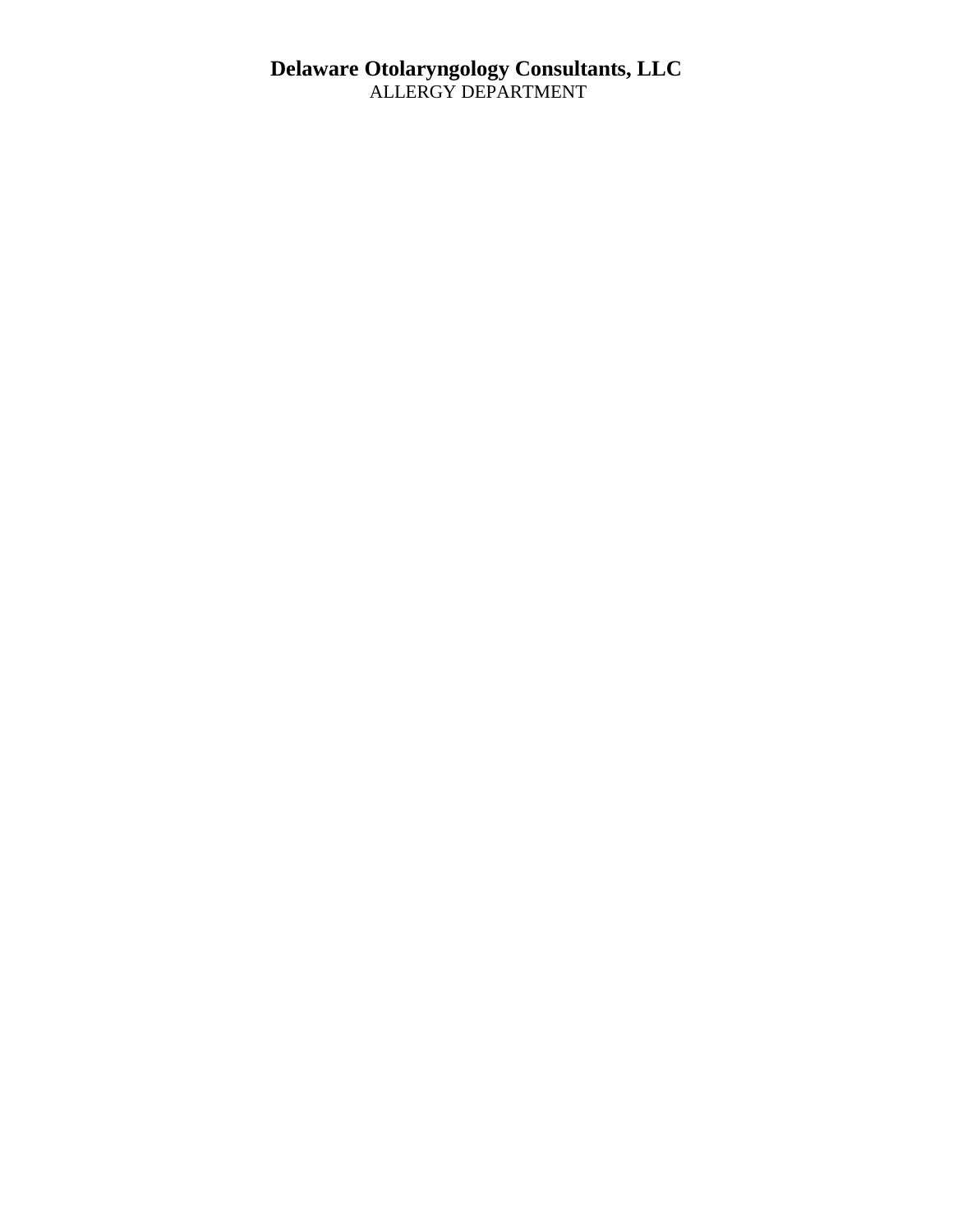

# **PATIENTS SCHEDULED FOR ALLERGY TESTING MUST STOP TAKING ANY MEDICATION THAT CONTAINS ANTIHISAMINES FOR A PERIOD OF TIME BEFORE TESTING.**

**These Medications should be stopped 5 days before testing:**

- $\triangleright$  Alavert
- $\blacktriangleright$  Allegra
- $\triangleright$  Cetirizine
- $\triangleright$  Claritin
- $\triangleright$  Desloratadine
- $\triangleright$  Doxepin
- > Fexofenadine
- $\triangleright$  Loratadine
- $\triangleright$  Xyzal
- $\triangleright$  Zyrtec
- Any topical Steroid/Anti-Inflammatory Cream, Ointment, Gel Solution, or **Lotion**

# **These Medications should be stopped 3 days before testing:**

All over-the-counter cold, sleep and allergy medications, prescribed allergy medications, and certain acid reflux medications should be stopped 3 days prior to testing.

- $\triangleright$  Amitriptyline
- > Antivert
- $\triangleright$  Astelin
- $\triangleright$  Astepro
- $\triangleright$  Atarax
- $\triangleright$  Benadryl
- $\triangleright$  Cyproheptadine
- $\triangleright$  Diphenhydramine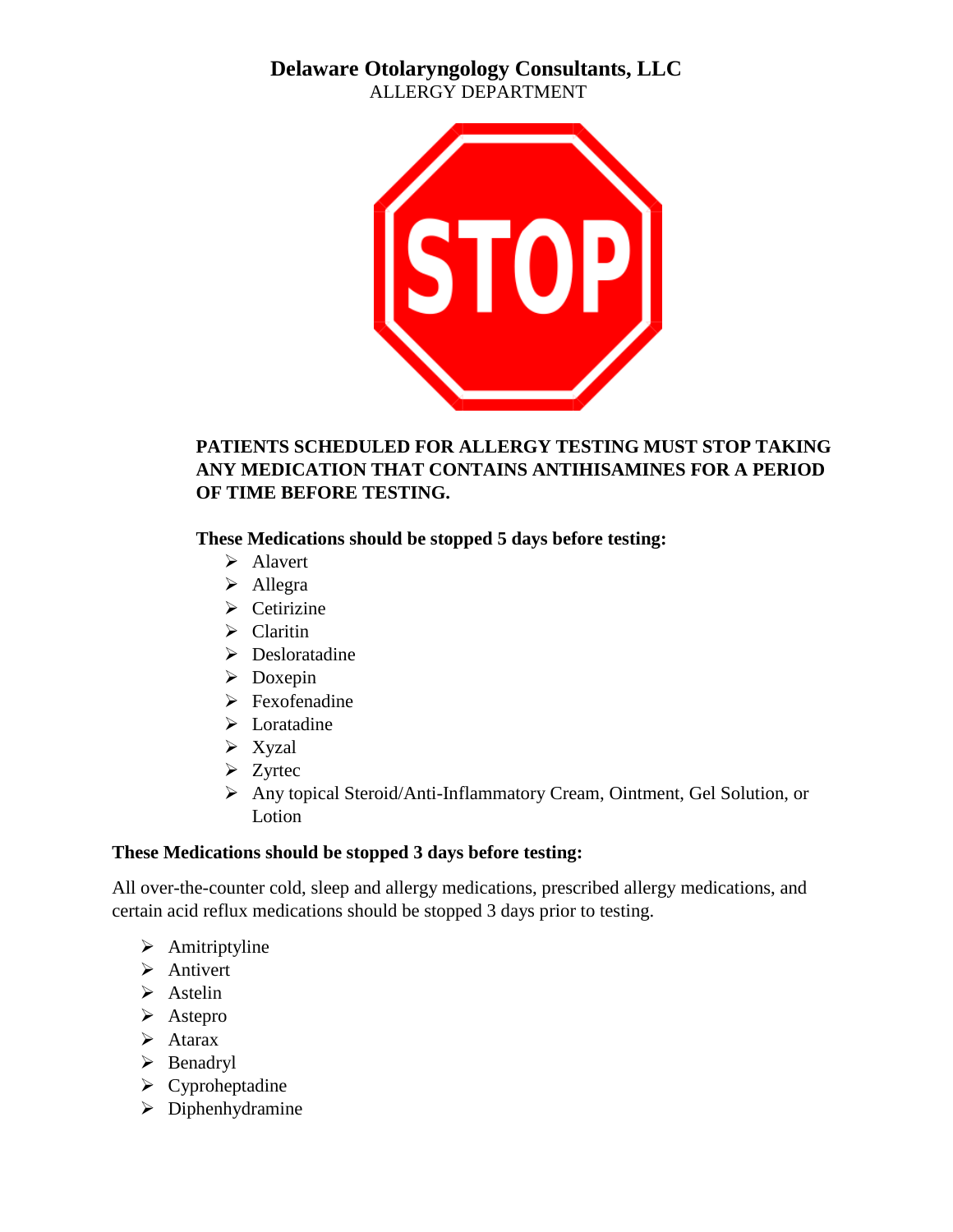- $\triangleright$  Extendryl
- $\blacktriangleright$  Hydroxyzine
- > Lodrane
- $\triangleright$  Meclizine
- $\triangleright$  Nalex
- > Patanase
- $\triangleright$  Pepcid
- $\triangleright$  Periactin
- $\triangleright$  Phenergan
- $\triangleright$  Promethazine
- Q-Dall
- $\triangleright$  Remeron
- $\triangleright$  Rynatan
- $\triangleright$  Tagament
- Vistatril
- $\geq$  Zantac

#### **Do Not Stop**

Do not stop any inhaled asthma medications or routine medications that treat blood pressure, heart problems, diabetes, etc. without Doctors discretion.

Failure to stop these medications in the time frames will interfere with accurate results of your test and may necessitate rescheduling your test! If unsure about any medication, check with a pharmacist or call our office.

#### **Day of testing:**

#### **Do not smoke or drink caffeinated beverages.**

Be sure to eat breakfast and drink fluids the day of your testing.

**No medications need to be stopped be stopped before having Allergy Blood Testing done.**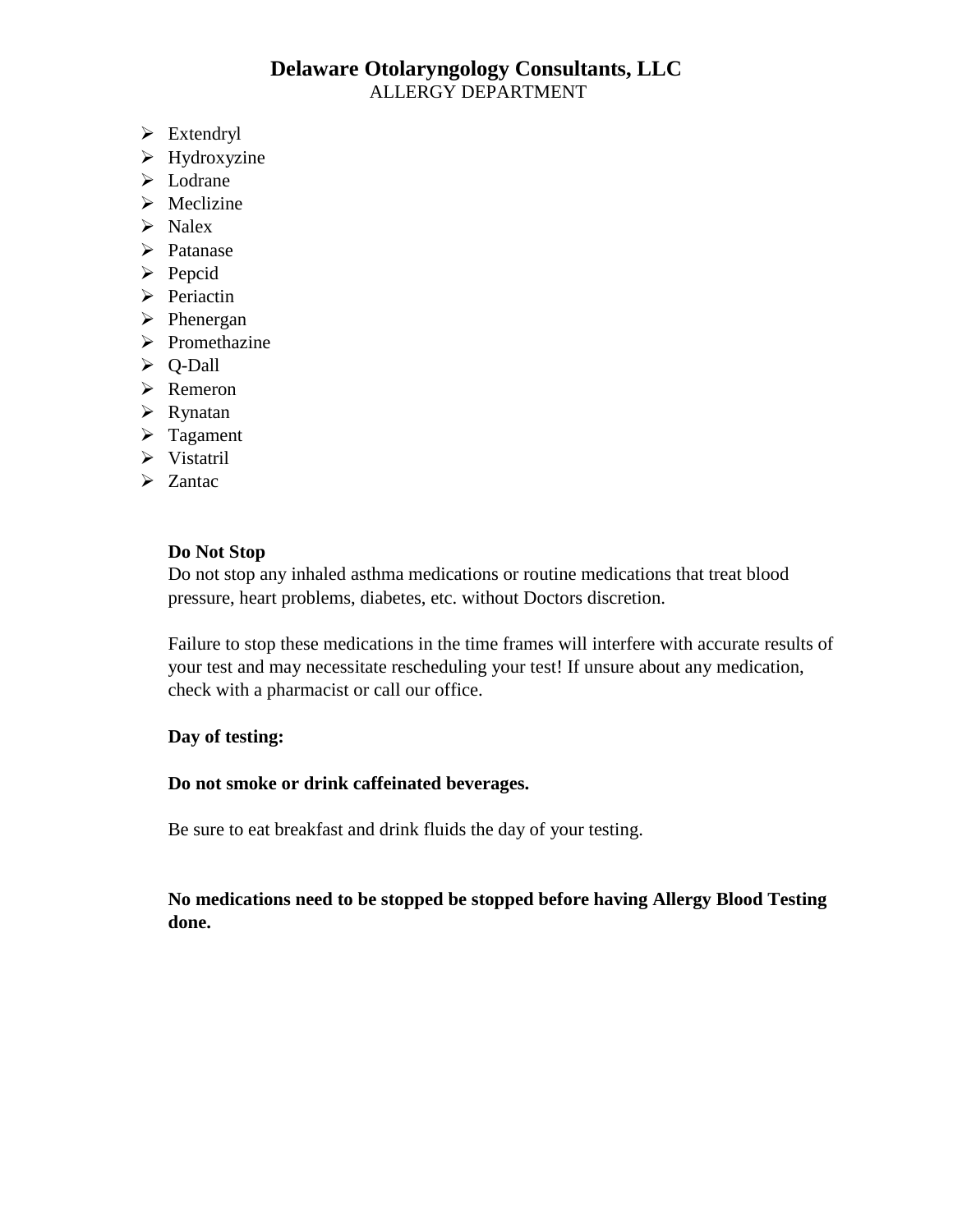

**Welcome to our Allergy Department!** We would like to let you know what to expect during the course of your treatment.

Our office has two different treatment options, Injections and Sublingual Immunotherapy!

Allergy Injections (shots) are given weekly during the build-up phase. Allergy injections are usually given for 3 to 5 years depending on each patient's individual response. Follow up visits with your ordering physician are required on a regular basis every 3 months in order to continue with immunotherapy. Your physician will determine the frequency of your injections once you've reached a maintenance level. Depending on your response and symptom relief, you may need to be retested during this period.

Your allergy shots are from a "custom-made-for-you" extract of the specific allergens you have tested positive to. Each vial of these extracts is usable for 3 months. Beginning each vial requires a test wheal to measure the safety of that vial, making sure it is not too strong for your current treatment level.

After receiving your allergy injections, it is **MANDTORY** that you remain in the office for a period of 20 minutes **and** have to be examined by a medical professional before leaving.

During the course of your allergy treatment, it is possible for a reaction to occur. It is **common** for your arm(s) to get red and itchy. If you have a local reaction such as swelling at the injection site, or if a mild systemic reactions occurs such as increased allergy symptoms (i.e., sneezing, congestion, etc.) let us know before your next injection. Please note the size of swelling (measure the size as a dime, nickel, quarter, etc.), and how long the swelling or systemic reaction lasted. This will help us decide what your next dose should be. You can apply ice packs, topical antihistamines, and/or take oral antihistamines or your regular medications for allergy treatment to help with the discomfort.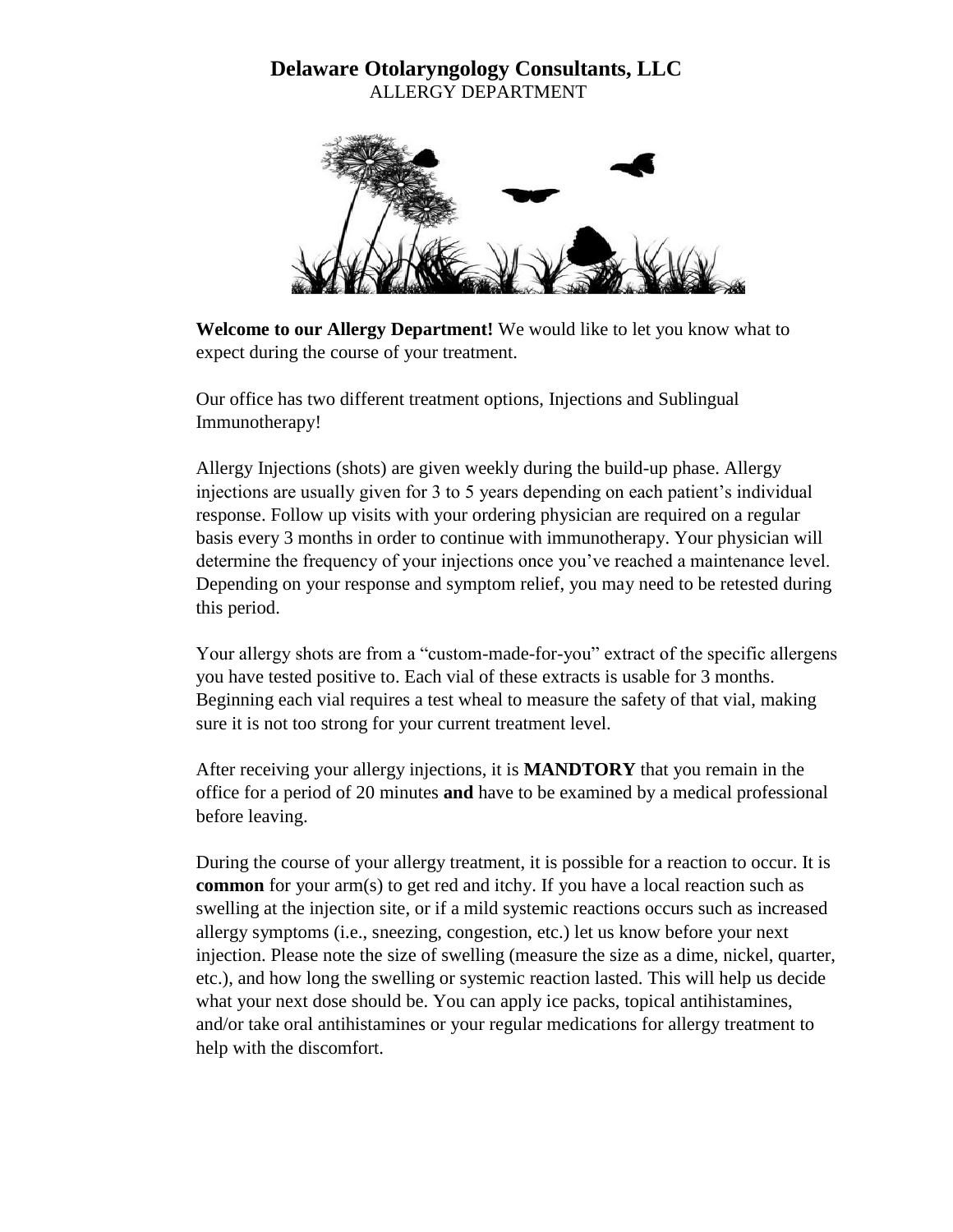Sublingual Immunotherapy (Allergy Drops) SLIT is a treatment in which small amounts of allergy extracts are delivered sublingually (under the tongue) to alter a patient's immunity. Some doctors call this an "Allergy Vaccine" and the goal is to develop tolerance to the allergens that cause your symptoms.

At this time, most insurance companies cover allergy testing and office visits, but not the cost of drops. Allergy drops are administered at home at the patient's convenience and as a result insurers do not cover them. Because of the policies of the local and national insurance carriers, we will not submit claims for the drops to your insurance company.

Dozens of research studies show that allergy drops are a safe and effective form of immunotherapy. Allergy drop treatment takes about 3-4 years for most patients to complete, however, some patients may respond differently based on the severity of their allergies.

If you miss a doses (more than one day), do not try to play "catch up" by taking more than the one/two prescribed drops. If 2-14 days are missed, you may resume taking your drops daily as prescribed. If more than 14 days are missed, you should contact us to discuss restarting. There are typically few problems with resuming your drops after any period of time if you has been taking them successfully, but it is recommended that you check with us before resuming treatment.

**Local Reactions –** Local reactions from SLIT are uncommon and are usually restricted to a mouth itching or upset stomach. These reactions are more likely to occur at the very beginning of treatment or as you reach the higher concentrate of antigens in your drops. Reactions usually occur immediately after taking a dose, but can occur hours after. Most of the time these reactions resolve themselves or with a simple dose adjustments. Antihistamines can be used as normally directed. You should notify your provider if you have these reactions for rover an hour.

**Generalized Reactions.** If you have a more severe systemic reactions to your injections or drops such as swelling in the throat, wheezing, a sensation of tightness in your chest, nausea, dizziness, itching all over, faint feeling, and/or irregular heartbeat, let us know immediately! If you have left our office, you may need to use your emergency epinephrine injection. You should **always** keep this with you on the day of your injection(s). It is rare that you might need to use it, but the chance is always there. If you have these symptoms whether or not you use your emergency epinephrine, call 911 and go to the nearest emergency room! Time is critical here!!! Do not leave the emergency epinephrine in your car. The extreme heat or cold will damage it.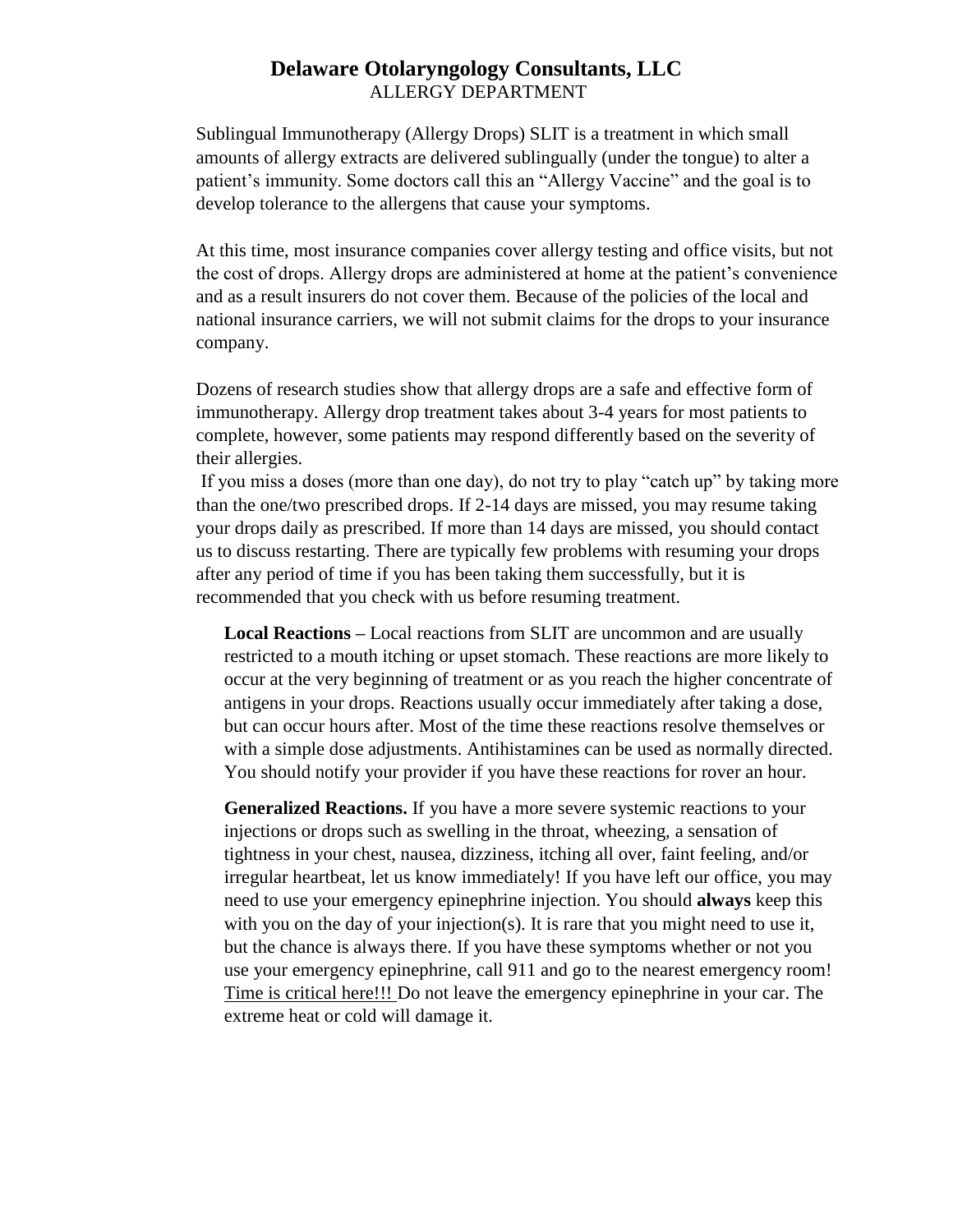

Serious reactions are rare but we do want you to be fully informed of the possibilities and also why we require you to stay for 20 minutes after treatment. Most reactions occur within 15 minutes – we are prepared, you are not. The following are indications of a serious reaction:

- $\triangleright$  Itching on the palm of the hands
- $\triangleright$  Swelling of the face, hands, and/or throat
- $\triangleright$  Difficulty with breathing
- $\triangleright$  Numbness of lips
- $\triangleright$  Generalized hives
- $\triangleright$  Tightness in chest
- $\triangleright$  Wheezing
- $\triangleright$  Nausea
- $\triangleright$  Dizziness
- $\triangleright$  Feeling of great anxiety
- $\blacktriangleright$

**If you ever experience the above symptoms outside our office:**

- **1. Use your Epi-Pen immediately**
- **2. Call 911 and/or go to the nearest Emergency Room**
- **3. Alert our office of occurrence**

### Can you continue to use your prescribed anti-histamines?

Yes you can, but our overall goal is for discontinued use. Your allergy injection(s) should replace the need for anti-histamines. During your first pollen season, until we have you into the program for some length of time, the need for an anti-histamine with your allergy injection(s) may be necessary. Usually into the second season, you should be able to reduce the need for antihistamines and inhaled steroids.

Again be aware of why you may be continuing the dependence of anti-histamines. Have you reduced your exposures? Are you watching your concomitant foods? How is your stress level? All these can factor into your well-being.

Always communicate with our allergy technicians throughout your treatment with us.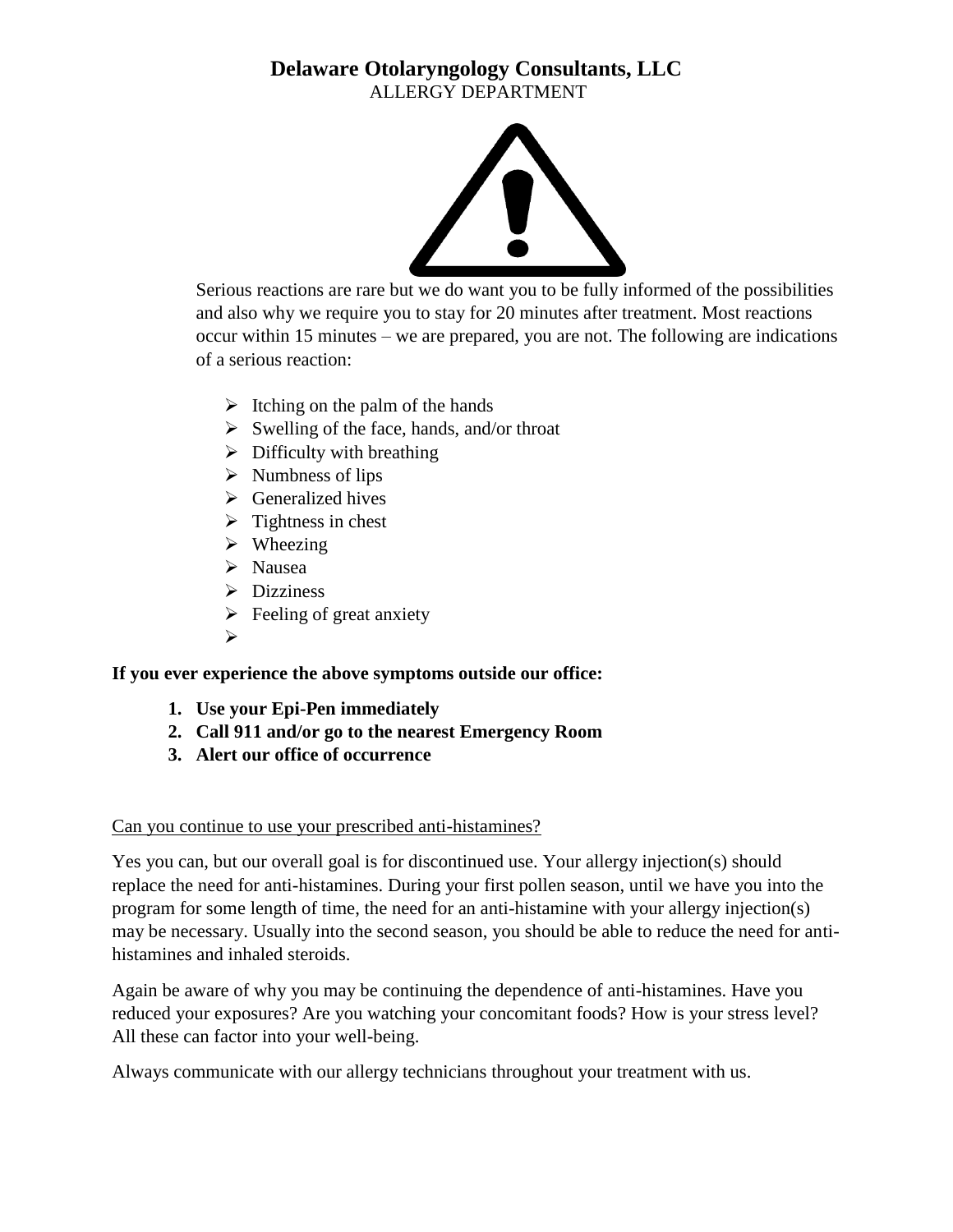### "**Tis the Season to Feel Sneezy"**

When you have allergies, you may notice you develop a "twitchy" nose – a nose bothered by things in the environment other than environmental allergens. These non-allergic factors, or triggers, can aggravate allergy symptoms. Common triggers include smoke, pollutants, strong odors, chemicals, some foods, and certain weather conditions.

In the winter and during the holidays, you may be exposed to some irritants you might not normally have contact with, including the following:

- **Wood Smoke.** Many people use their fireplaces during the fall and winter months, but smoke from a wood-burning fireplace may bother a person with allergies.
- **Christmas trees.** Christmas trees can cause allergic symptoms for several reasons, a person who is allergic to pollen or mold will come into close contact with these allergens when a fresh cut tree is brought home. /studies have shown that Christmas trees release a chemical, terpene that can cause allergy-like symptoms in some people. Switching to an artificial tree may help, but beware of dust from a tree that's been stored since last Christmas.
- **Evergreens.** Using evergreens to decorate a house may look festive, but they may also be good hiding places for mold. Artificial alternatives may help you avoid contact with allergies.
- **Scented candles and potpourri.** Certain perfumes and odors irritate many people's allergies.
- **Wreaths, dried flower arraignments, wicker baskets.** These, like other knickknacks and decorations, can be havens for dust and mold.
- $\triangleright$  **Holiday decorations.** Ornaments, lights, and other holiday decorations can trigger allergy symptoms when they're brought out – with mold and dust – from storage. Stuffed decorations can be particularly troublesome. When you bring decorations out from storage, be sure to clean them thoroughly. Also, make sure all your holiday decorations are clean, dry and well-sealed before you put them away for next year.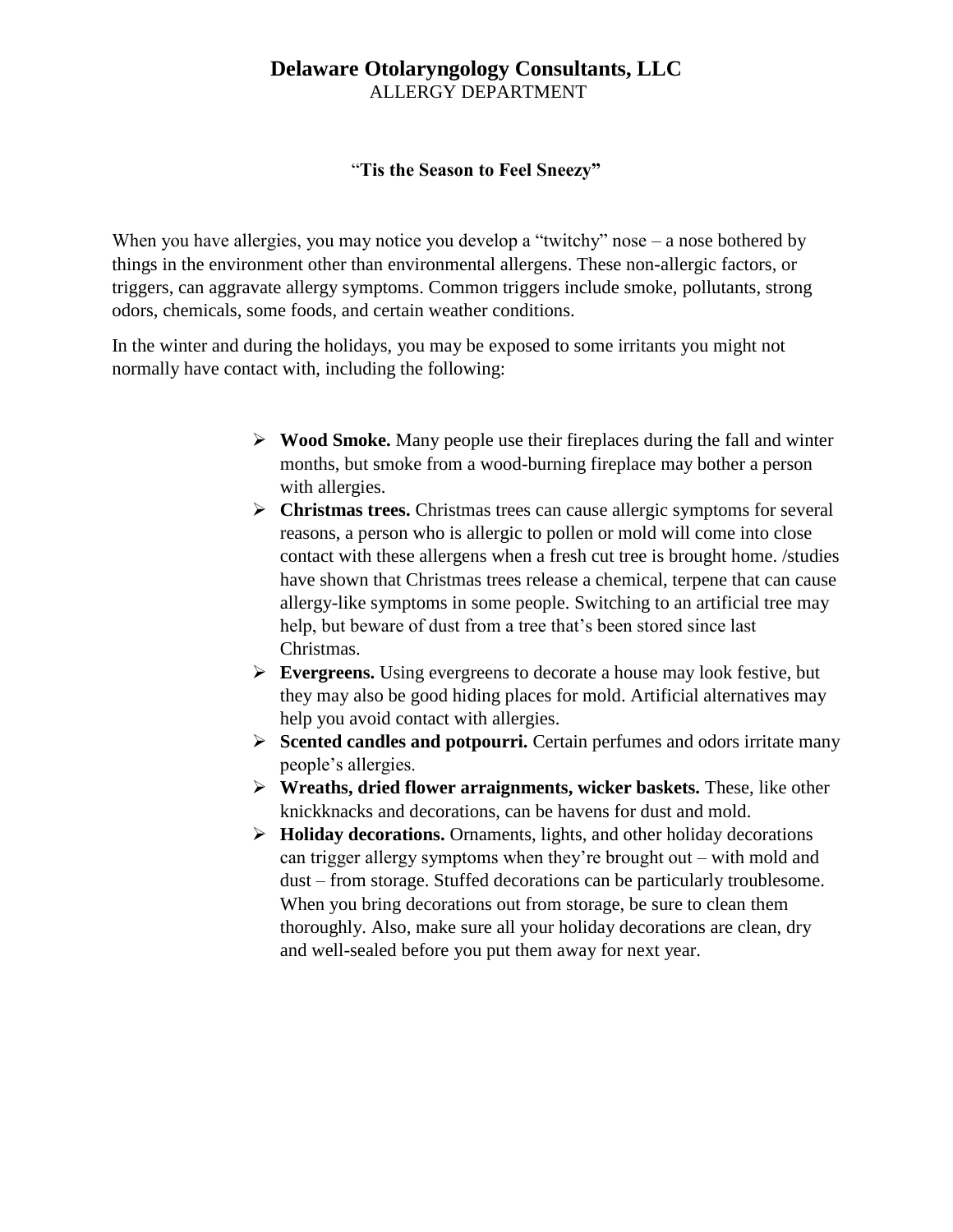

# **Five Surprising Allergy Triggers That Can Spoil Summer Fun**

- **Summer fruits and veggies –** An otherwise healthy snack can mean an oral allergy syndrome for people whose lips begin to tingle after sinking their teeth into a juicy peach – or melon, apple, celery and other fresh fruits and vegetables. People with common grass allergies can suffer from this condition, which is a cross-reaction between similar proteins in certain fruits and vegetables and the allergy-causing grass, trees or weed pollens. **The simple solution is to avoid your CROSS-REACTIVE FOODS!**
- **Change in weather –** Be it stifling humidity or a refreshing cool breeze, sudden changes in the weather can trigger allergies. Wind can spread pollen and stir up mold, affecting those who suffer from grass or tree pollen and mold allergies.
- **Campfire smoke –** Toasting marshmallows or sitting out at a bonfire is a lot less fun if it affects your allergies. Smoke is a common trigger. Sit upwind of the smoke and avoid getting too close to help prevent allergy triggers.
- **►** Stinging insects As if the pain isn't bad enough, it is possible to develop a lifethreatening allergic reaction to the sting of yellow jackets, honey bees, wasps, hornets and fire ants. Cover up when gardening or working outdoors, avoid brightly colored clothing, forget the perfume and take caution when eating or drinking anything sweet, all of which attract stinging insects.
- **Chlorine –** Although not an allergen, the smell of chlorine from pools or hot tubs can be an irritant and cause a flair-up of allergy-like eye and nose symptoms.

### **Remember…**

Indoor nasal allergy symptoms can persist year-round and are caused by indoor allergens like mold, dust mites, cockroaches, and animal dander. These allergens can be present in pillows and bedding, draperies, upholstery, thick carpeting, on our clothing, on your pets and in moist areas of your home like bathrooms and basements. You will also encounter the allergens in hotels.

Outdoor nasal allergy symptoms are very common and are usually cause by allergens that appear at specific times of the year, with some variation due to weather. In the spring, tree pollens are a common trigger. From late spring to summer, grasses enter the scene. Weed pollens including ragweed start becoming a problem for some people in the summer and peak in the fall. Finally, throughout the year in many states, but especially after a spring thaw, outdoor mold spores are a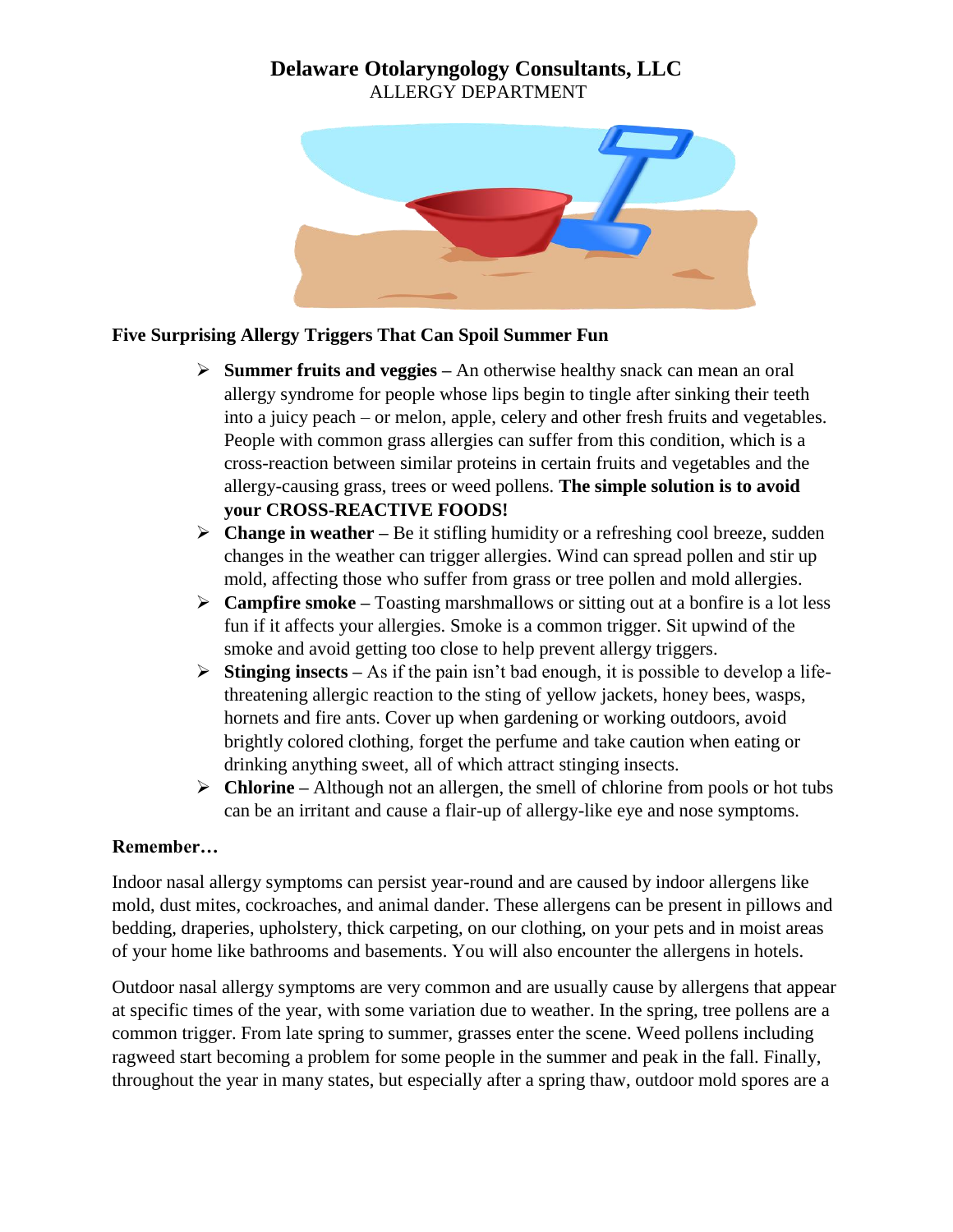trigger. Outdoor molds are very common, found in soil, some mulches, fallen leaves and rotting wood.

# **Tidbits:**

- $\triangleright$  A single ragweed plant can produce up to four billion pollen grains!
- $\triangleright$  Ragweed has been found 500 vmiles at sea and 2,500 ft in the air.
- $\triangleright$  Dust mites cannot live in higher altitudes.
- $\triangleright$  Dust mites thrive in humid weather conditions.
- $\triangleright$  Weed pollen blows 30-40 miles in high wind.
- $\triangleright$  Movie theaters are very dusty and full of dust mites.

# **Don't Let Allergies Spoil Your Summer**

Summertime means outdoor fun at weddings, festivals and picnics. But uninvited quests ranging from stinging insects to grass pollen can ruin the fun for the millions of Americans with allergies.

Allergies can lead to sneezing, runny nose and itchy misery – and sometimes more serious reactions – turning a joyous occasion into agony.

By planning ahead, people with allergies can still enjoy outdoor events. Here are a few simple tips to make summer more enjoyable:

- **Treat before you go.** Take allergy medication before walking out the door. If you wait until symptoms kick in, the medication won't be as nearly as effective.
- **Go undercover.** Big, wrap-around sunglasses helps keep pollen from getting into your eyes.
- **Avoid bees.** If you're allergic to bees or other stinging insects, avoidance is your best bet. Keep your distance from uncovered food, be cautious of open soft drink cans and resist wearing bright clothing or perfume, all of which attract bees. If someone near you get stung, move away – some bees give off a chemical after they sting that can attract other stinging insects.
- **Be cautious at the food table.** Avoid food in which nuts, dairy and other common allergens can be lurking, such as mixed salads, barbeque sauces and salad dressing. If grilling is involved, have your portion cooked on aluminum foil to avoid cross-contamination with other foods.

# **WATCH YOUR CROSS REACTIVE FOODS!**!

- **Stick to the middle.** Poison ivy can lurk in bushes and other foliage, so stay in open areas where you're less likely to brush up against it.
- **Pay attention to Ozone alerts.** High temperatures mixed with pollen can pose a problem for people, especially with asthma.